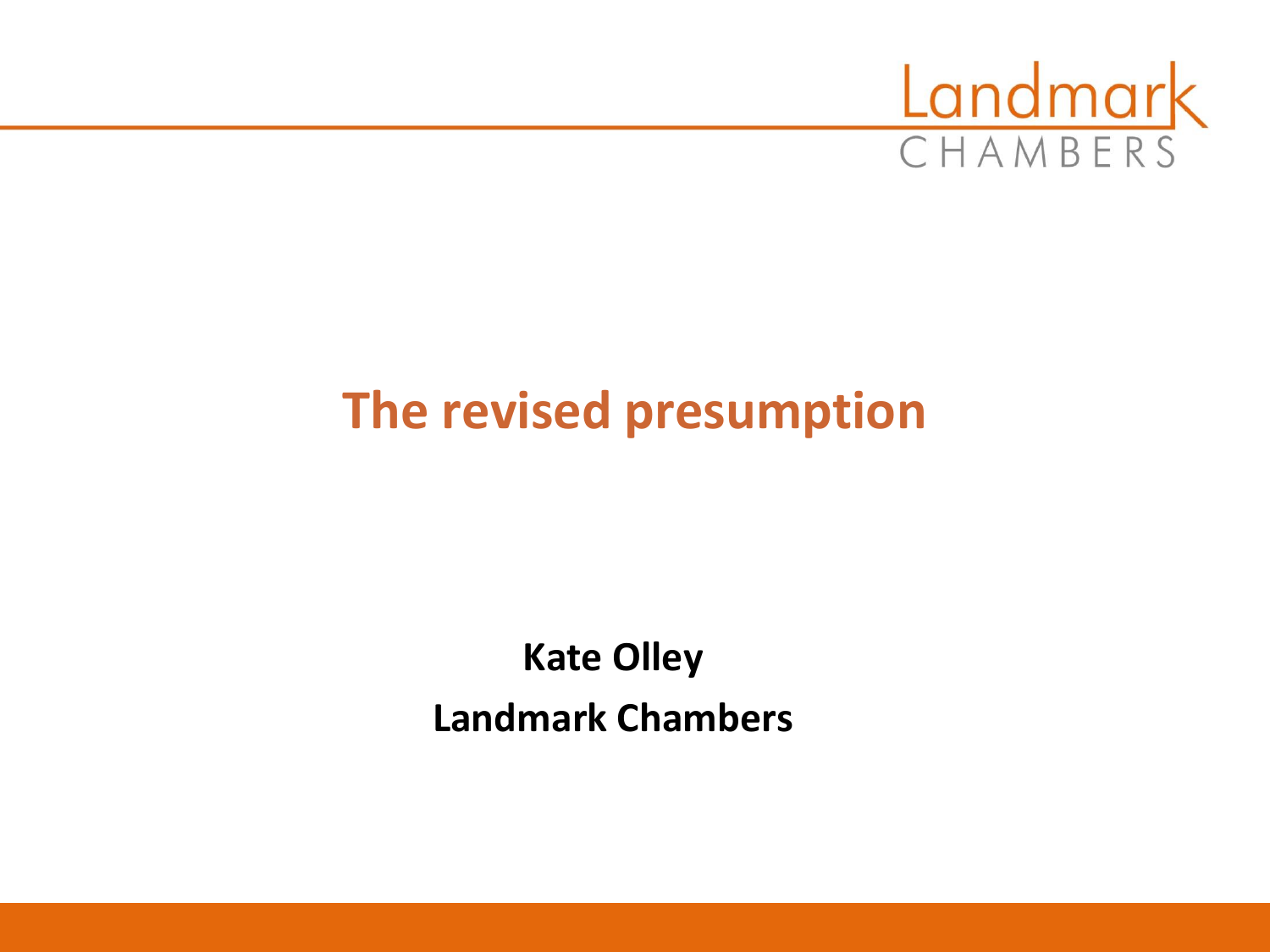## **The whole point**

- [7] "The purpose of the planning system is to contribute to the achievement of sustainable development"
- [10] "So that sustainable development is pursued in a positive way, at the heart of the Framework is a **presumption in favour of sustainable development** (paragraph 11)"
- Old [14] has been substantially re-written in [11]- to clarify and address points that have been the subject of litigation
- The presumption remains at the heart of the Framework, but is no longer described as the 'golden thread' running through both plan-making and decision-taking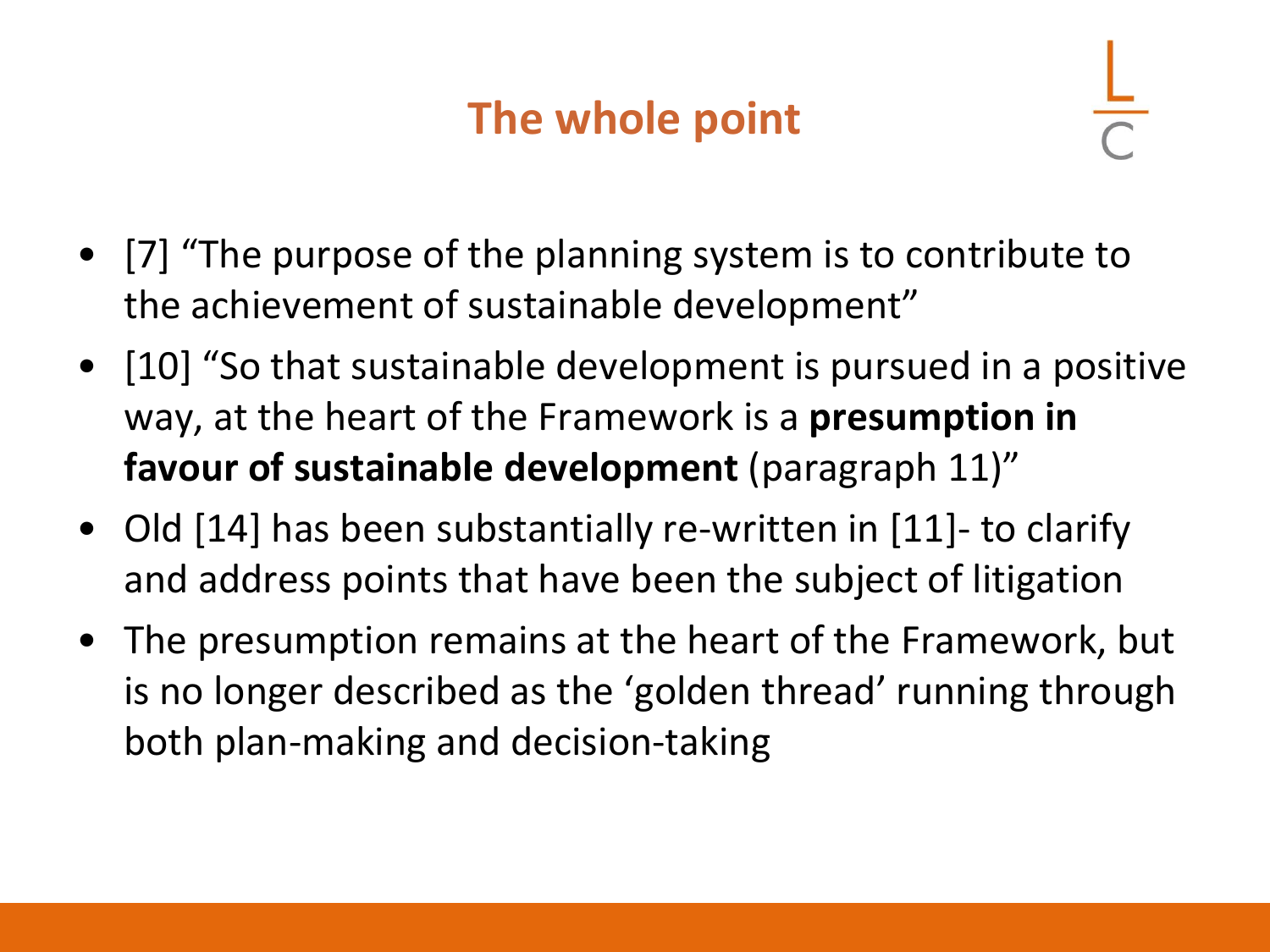# **[11]**

• Plans and decisions should apply a presumption in favour of sustainable development.

For **plan-making** this means that:

a) plans should positively seek opportunities to meet the development needs of their area, and be sufficiently flexible to adapt to rapid change;

b) strategic policies should, as a minimum, provide for objectively assessed needs for housing and other uses, as well as any needs that cannot be met within neighbouring areas, unless

> i. the application of policies in this Framework that protect areas or assets of particular importance provides a strong reason for restricting the overall scale, type or distribution of development in the plan area [see fn 6]; or

> ii. any adverse impacts of doing so would significantly and demonstrably outweigh the benefits, when assessed against the policies in this Framework taken as a whole.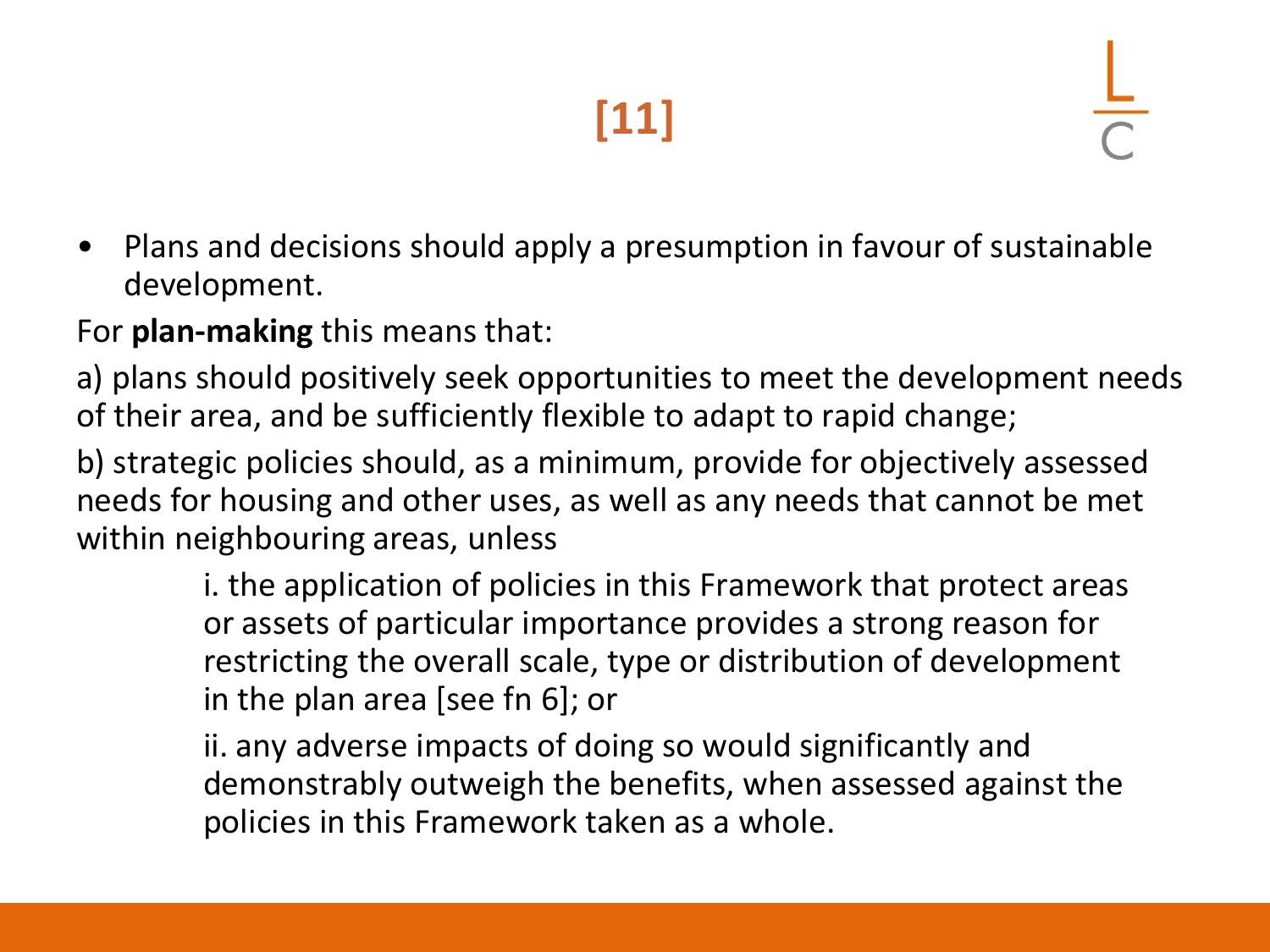## **contd**

• For **decision-taking** this means:

c) approving development proposals that accord with an up-to-date development plan without delay; or

d) where there are no relevant development plan policies, or the policies which are most important for determining the application are out-of-date, granting permission unless:

> i. the application of policies in this Framework that protect areas or assets of particular importance provides a clear reason for refusing the development proposed; or

ii. any adverse impacts of doing so would significantly and demonstrably outweigh the benefits, when assessed against the policies in this Framework taken as a whole.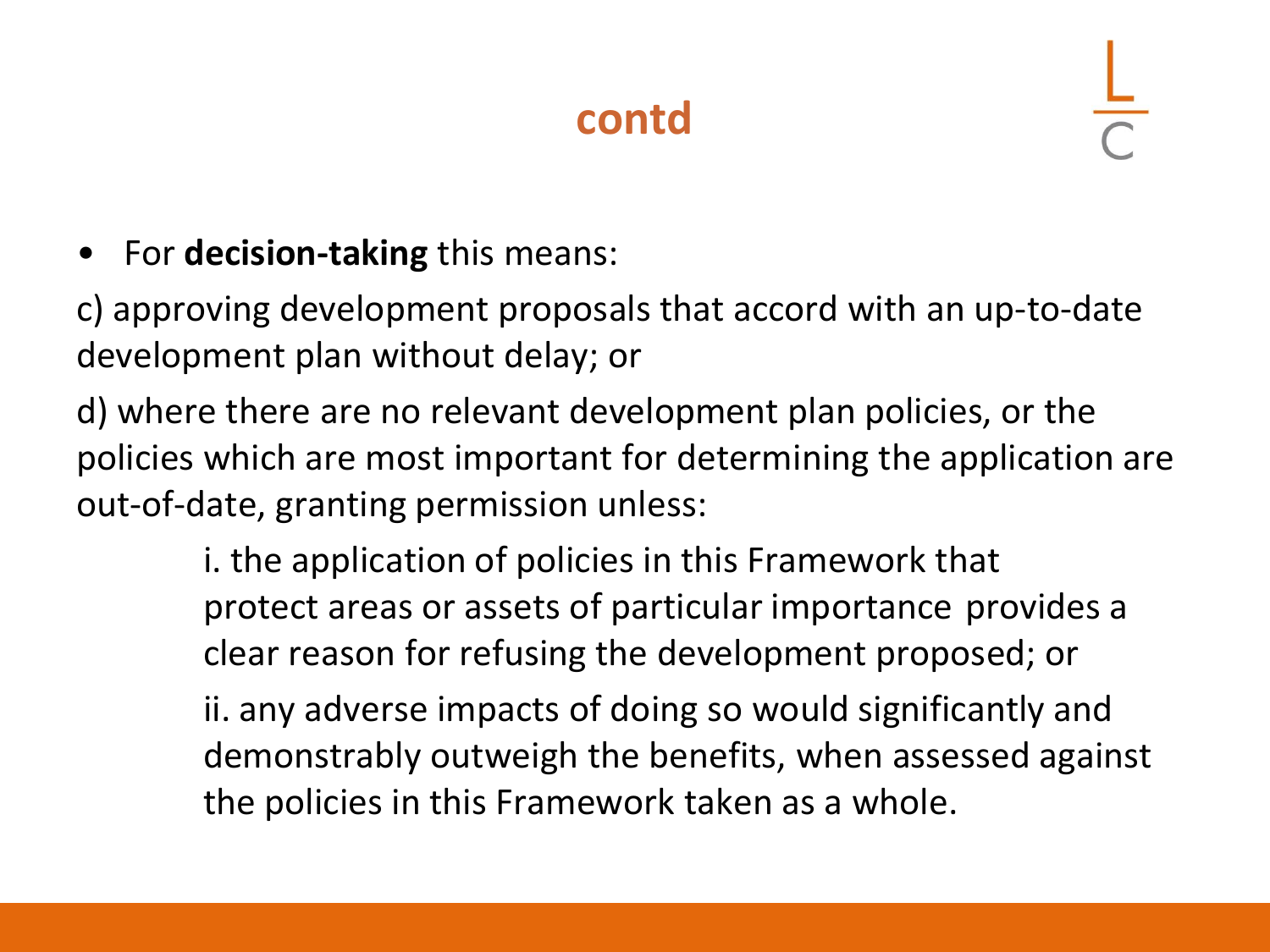- Plans, rather than LPAs, should 'positively seek opportunities to meet the development needs of their areas' and should generally be 'sufficiently flexible to adapt to rapid change' rather than 'meeting OANs with sufficient flexibility to adapt to rapid change'
- 'Strategic policies' rather than 'local plans' should 'provide for OANs'
- That is now 'as a minimum' and is specified to apply to 'housing' 'and other uses' 'as well as any needs that cannot be met within neighbouring areas'
- The latter as established through statements of common ground, see [27]
- Nutshell: for plan-making, there is a requirement to meet the OAN unless specific policy 'provides a strong reason' not to do so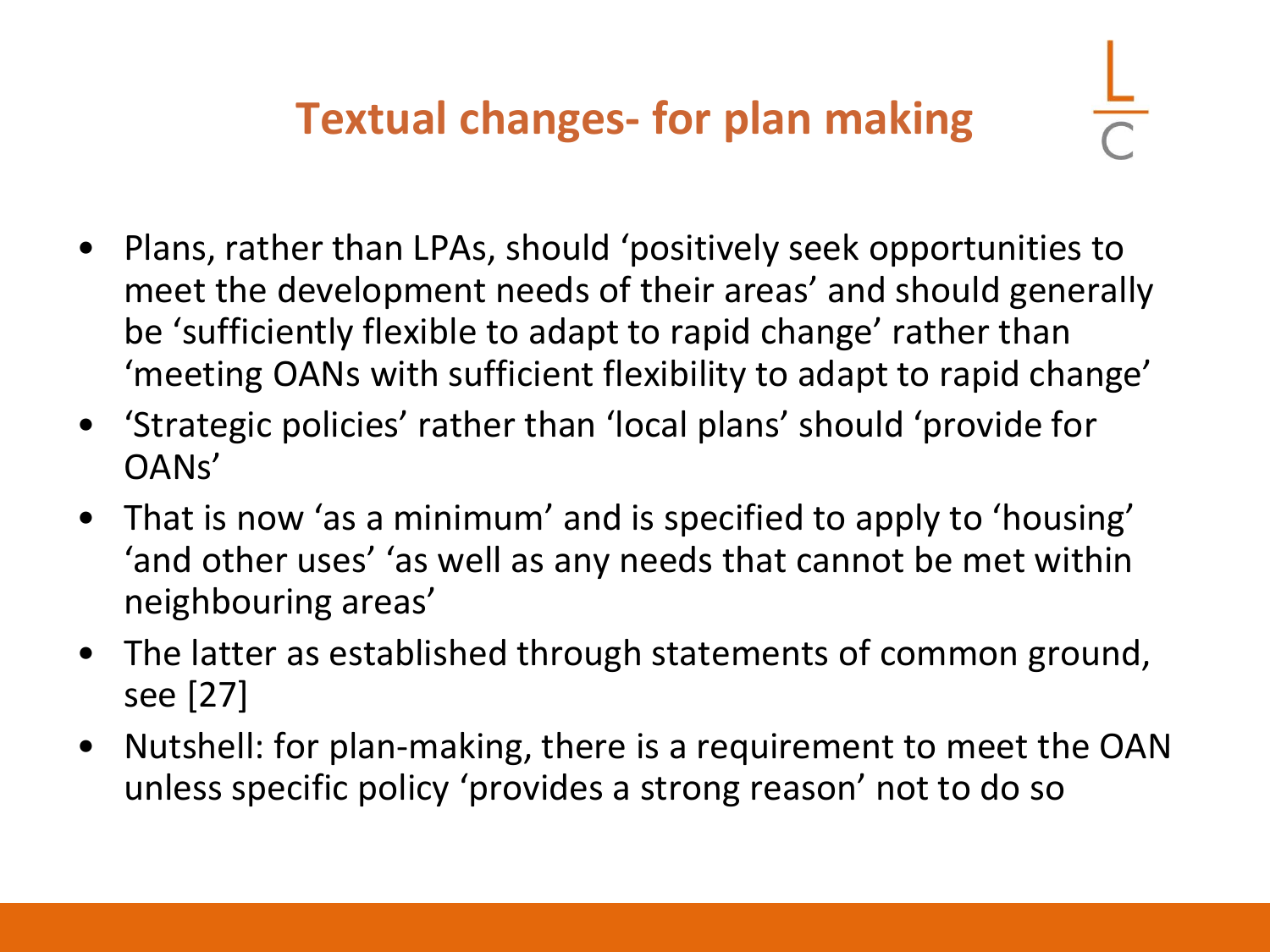- Now not just 'development proposals that accord with the development plan' that must be approved without delay- it is proposals that accord with an *up-to-date* development plan
- Replacement of granting permission (subject to the 2 caveats) 'where the development plan is absent, silent or relevant policies are out of date' with 'where there are no relevant development plan policies, or the policies which are most important for determining the application are out of date'
- And what will be 'most important' policies be...?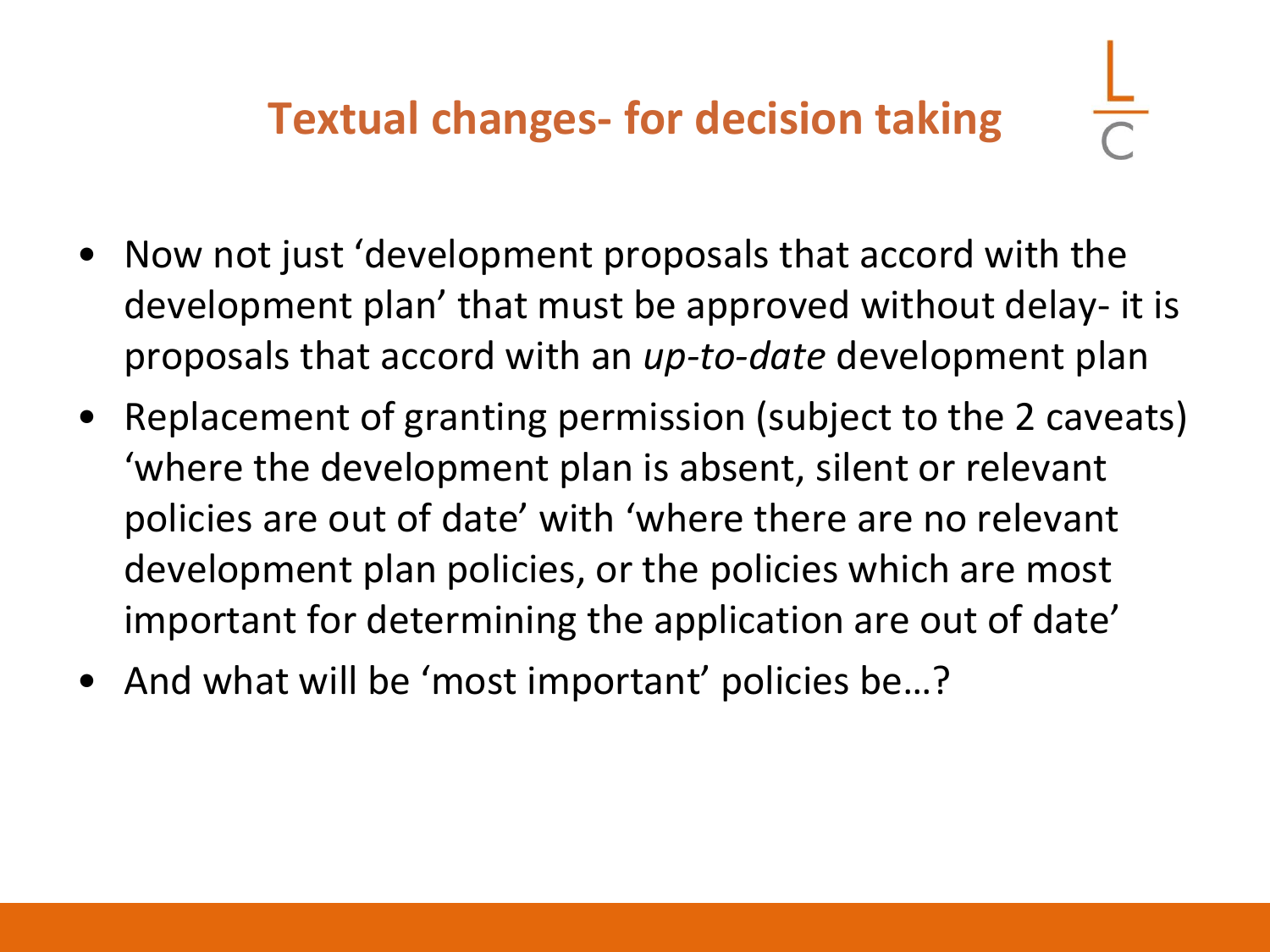## **Textual changes- the 2 caveats**

- Within the 2 caveats to the meeting of OANs or granting permission:
- 'unless…any adverse impacts of doing so would significantly and demonstrably outweigh the benefits, when assessed against the policies in this Framework taken as a whole'- unchanged
- The provision for OANs unless 'specific policies' in the Framework indicated that development should be restricted, is replaced by the 'application of the policies *in this Framework* that protect areas or assets of particular importance' providing a reason for refusing the development proposed [for decision-taking] or restricting the overall scale, type or distribution of development [for plan-making]
- NB the list of specific policies is contained in a closed list at fn6- this does not now include valued landscapes or severe traffic impact
- NB the reason must be a 'strong' one in the case of plan-making; a 'clear' one in the case of decision-taking. Any difference?
- Clarification that the exceptions where a proposal conflicts with protective policies is expressly limited to the policies in the new NPPF only *(*after *Hopkins Homes)*